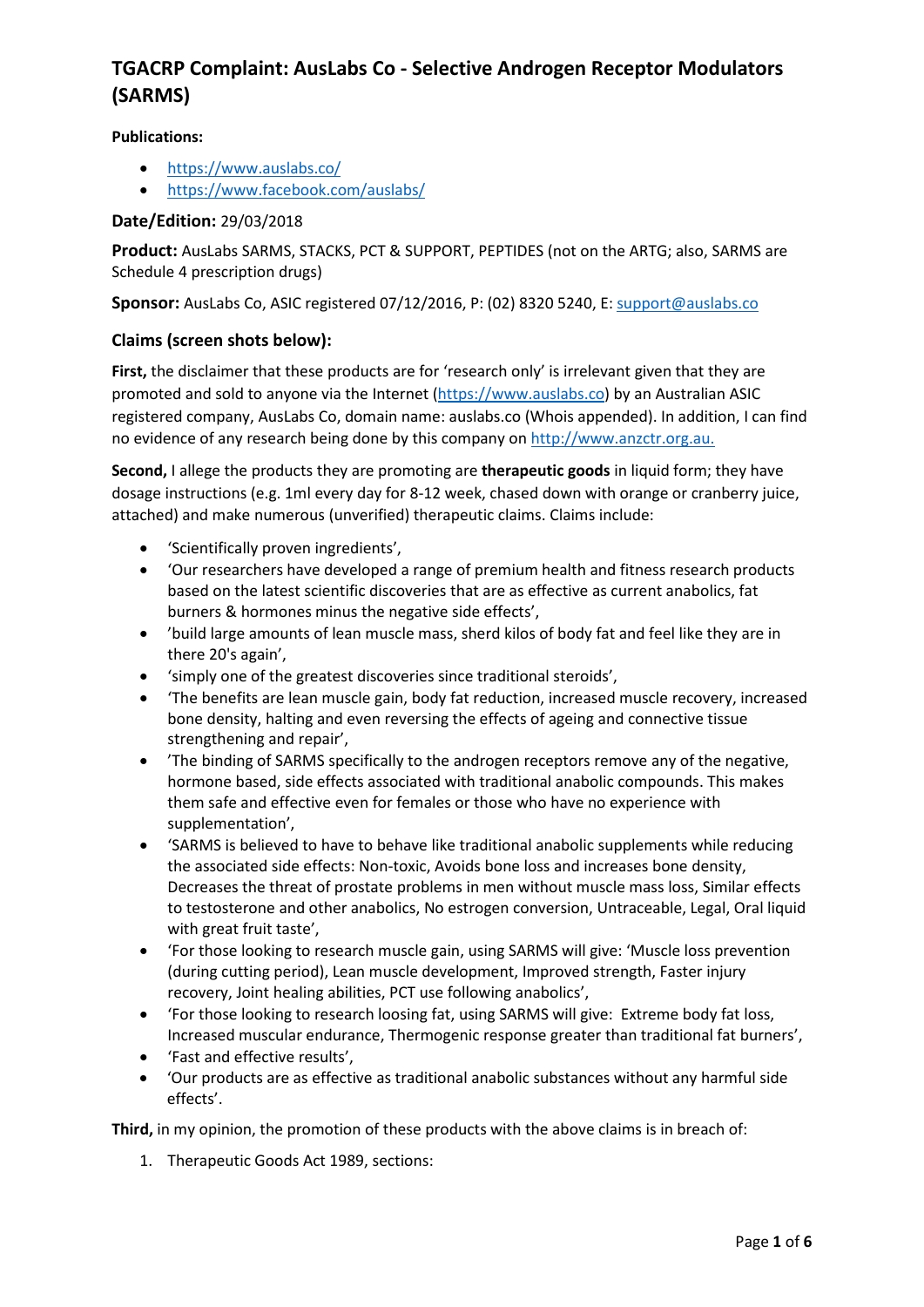- 22(5), 'must not refer to therapeutic uses not included on the Australian Register of Therapeutic Goods (ARTG)'. Neither the company or its products can be found on the TGA's ARTG.
- 42DL(f) must not publish an advertisement that refers to goods, or substances or preparations containing goods, included in Schedule 3, 4 or 8 to the Poisons Standard.
- 2. Therapeutic Goods Advertising Code 2015, sections:
	- $4(1)(a)$  must comply with Australian Law (see 1. Above)
	- 4(1)(b) must contain only correct and balanced statements which the product sponsor has verified
	- 4(2)(a) must not arouse unrealistic or unwarranted expectations of product effectiveness.
	- $4(2)(c)$  must not mislead or be likely to mislead.
	- 4(2)(d) must not exploit the lack of knowledge of consumers or abuse their trust.
	- 4(2)(f) must not encourage excessive or inappropriate use of the advertised product.
	- 4(2)(i) must not claim that goods are completely safe, harmless, or free of sideeffects.
	- 4(4) must identify the researcher when research results are published.
	- 5(2) must not refer to serious forms of conditions.
	- $6(3)(b)$  must contain a reference to the ARTG indications for the advertised product.
	- $6(3)(c)$  must include the words "Always read the label" or a full list of the active ingredients.
	- 6(3)(d) must include the words "Use only as directed" and "If symptoms persist see your doctor/healthcare professional."
	- 7(3) if advertising weight loss, size loss, weight control, or similar effects, must have balance between the claim and references to healthy lifestyle and diet.

#### **The advertisements:**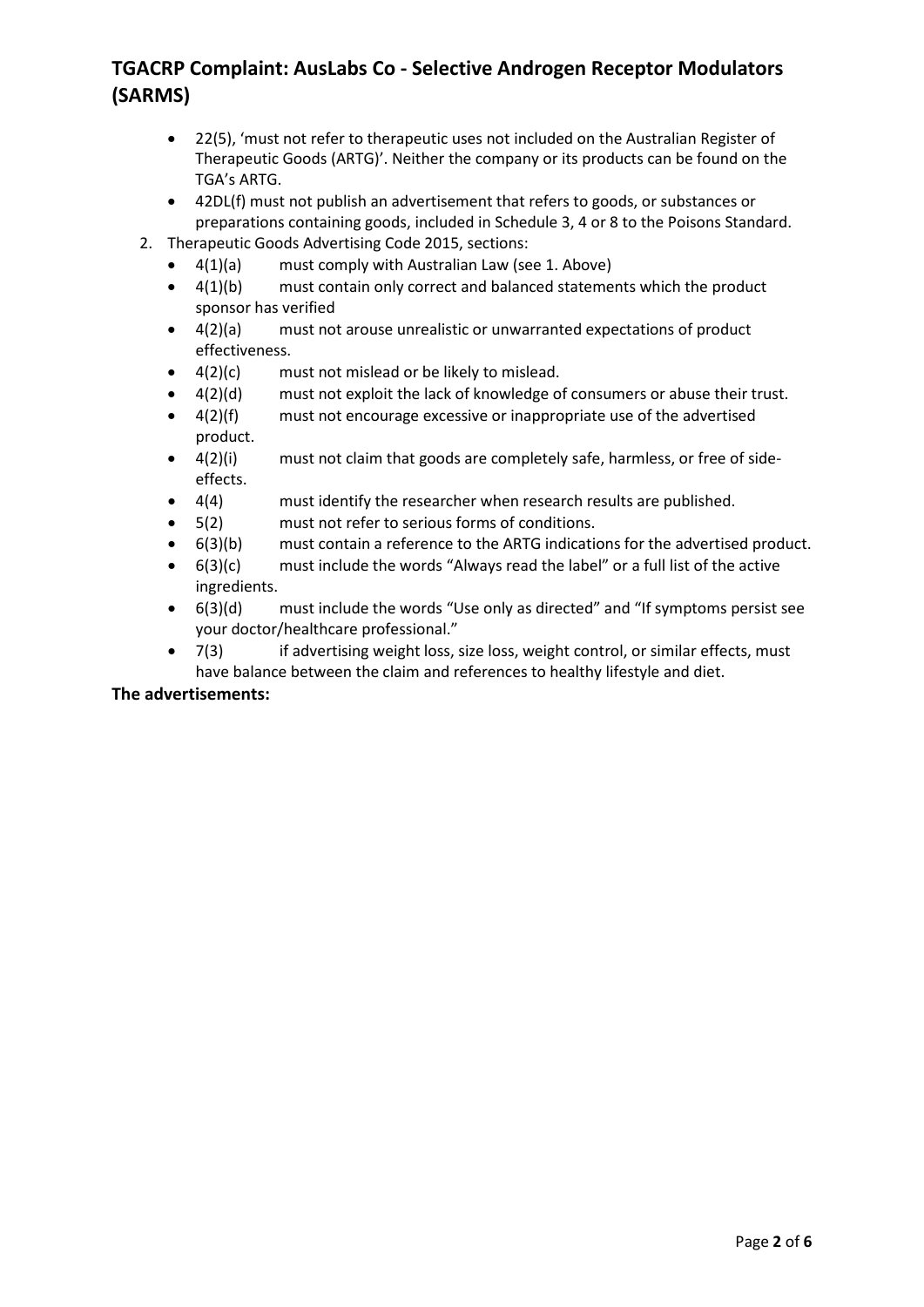

Our researchers have developed a range of premium health and fitness research products based on the latest scientific discoveries that are as effective as current a loolics, fat burners & hormones minus the negative side effects

<https://www.auslabs.co/>

AUS LABS is a premium scientific research supplement supply company who are dedicated to uncovering the latest and most effective research supplements available. Our Australian team of researchers has spent years developing a range of products that allow qualified researchers to build large amounts of lean muscle mass, sherd kilos of body fat and feel like they are in there 20's again in test subjects. We do this by utilizing a group of chemicals that have taken the US and AUS fitness industry by storm; SARMS. The name SARMS stands for "Selective Androgen Receptor Modulators" and they are quite simply one of the greatest discoveries since traditional steroids. ABS Androgen Receptors are situated in muscle, bone, body fat, and connective tissues. SARMS work by directly targeting the androgen receptors in these areas without effecting the bodies natural hormones, while achieving similar results as seen in traditional anabolic compounds. The benefits are lean muscle gain, body fat reduction, increased muscle recovery, increased bone density, halting and even reversing the effects of ageing and connective tissue strengthening and repair. The binding of SARMS specifically to the androgen receptors remove any of the negative, hormone based, side effects associated with traditional anabolic compounds. **SHOP NOW** This makes them safe and effective even for females or those who have no experience with supplementation

<https://www.auslabs.co/about>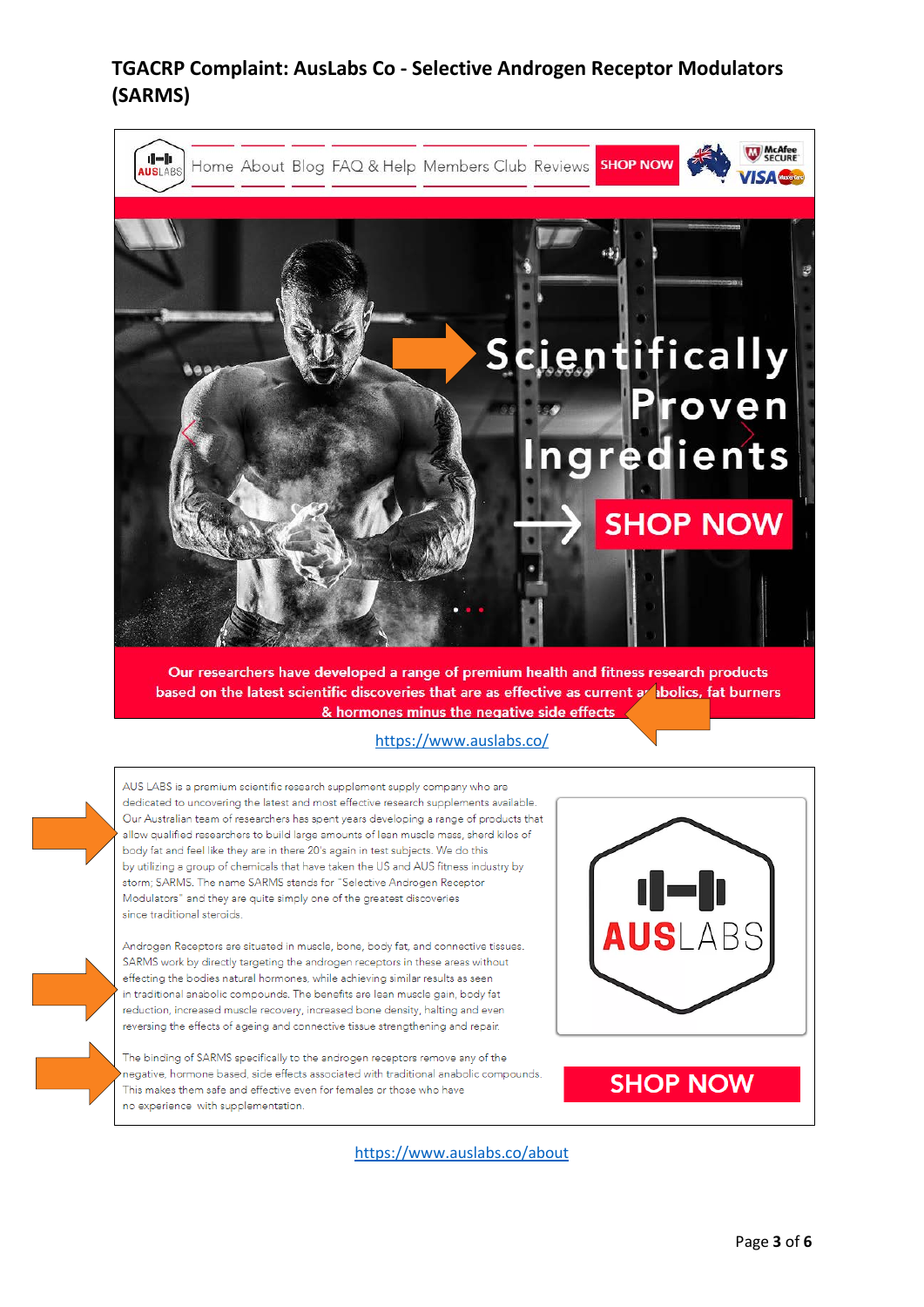

<https://www.auslabs.co/about>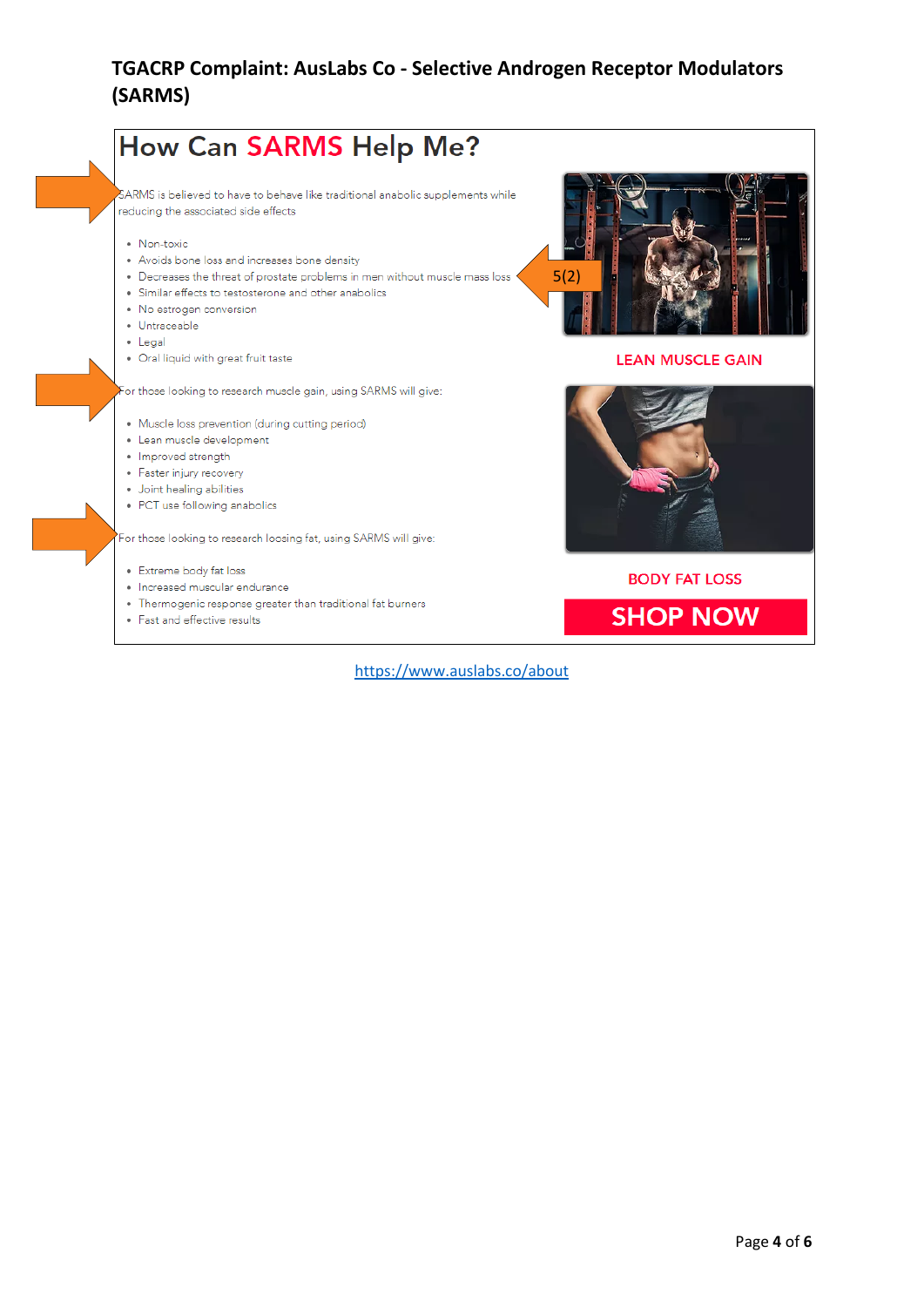

https://www.auslabs.co/online-store

### **WHOIS search:**

Domain Name: auslabs.co Registry Domain ID: D212132718-CO Registrar WHOIS Server: Registrar URL: www.crazydomains.com Registrar Abuse Contact Email: registry@crazydomains.com Registrar Abuse Contact Phone: 61.282089995 Registrant Name: Private Registry Authority Registrant Organization: Private Registry Authority Registrant Street: Po Box A2191 Registrant City: Sydney South Registrant State/Province: NSW Registrant Postal Code: 2000 Registrant Country: AU Registrant Phone: 61.290372826

### **Research**

I have attached a recent review of SARMs which does not support the use promoted above.<sup>[1](#page-4-0)</sup>

<span id="page-4-0"></span> <sup>1</sup> <https://www.ncbi.nlm.nih.gov/pubmed/28624515>